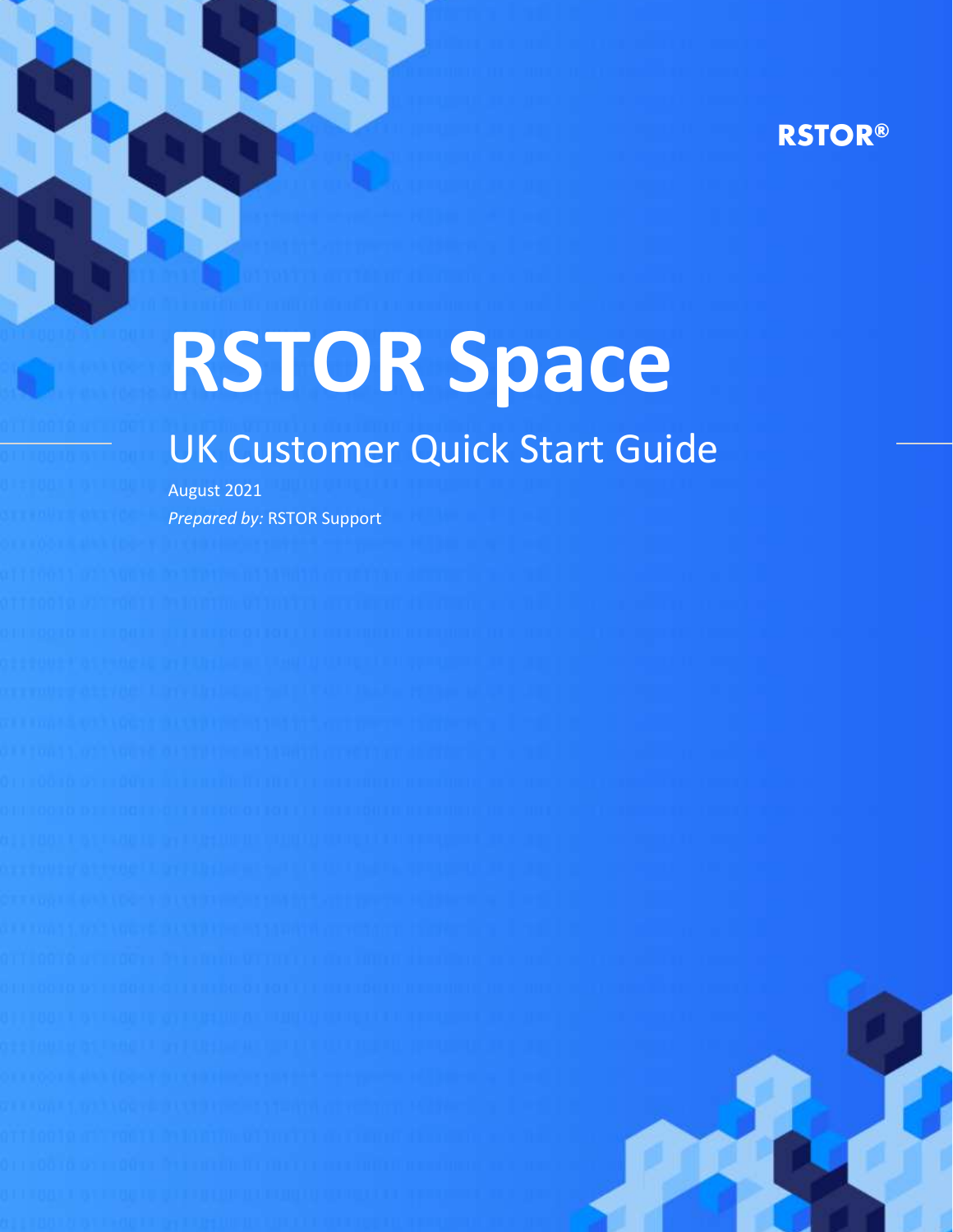

# **Table of Contents**

| $\mathbf{1}$ |                |  |
|--------------|----------------|--|
|              | 1.1            |  |
|              | 1.2            |  |
|              | 1.3            |  |
|              | 1.4            |  |
|              | $\overline{2}$ |  |
|              | 2.1            |  |
|              | 2.2            |  |
|              | 2.3            |  |
|              | 2.4            |  |
|              | 2.5            |  |
|              | 2.6            |  |
|              | 2.7            |  |
|              | 2.8            |  |
|              | 2.9            |  |
| 3            |                |  |
|              | 3.1            |  |
|              | 3.2            |  |
|              | 3.3            |  |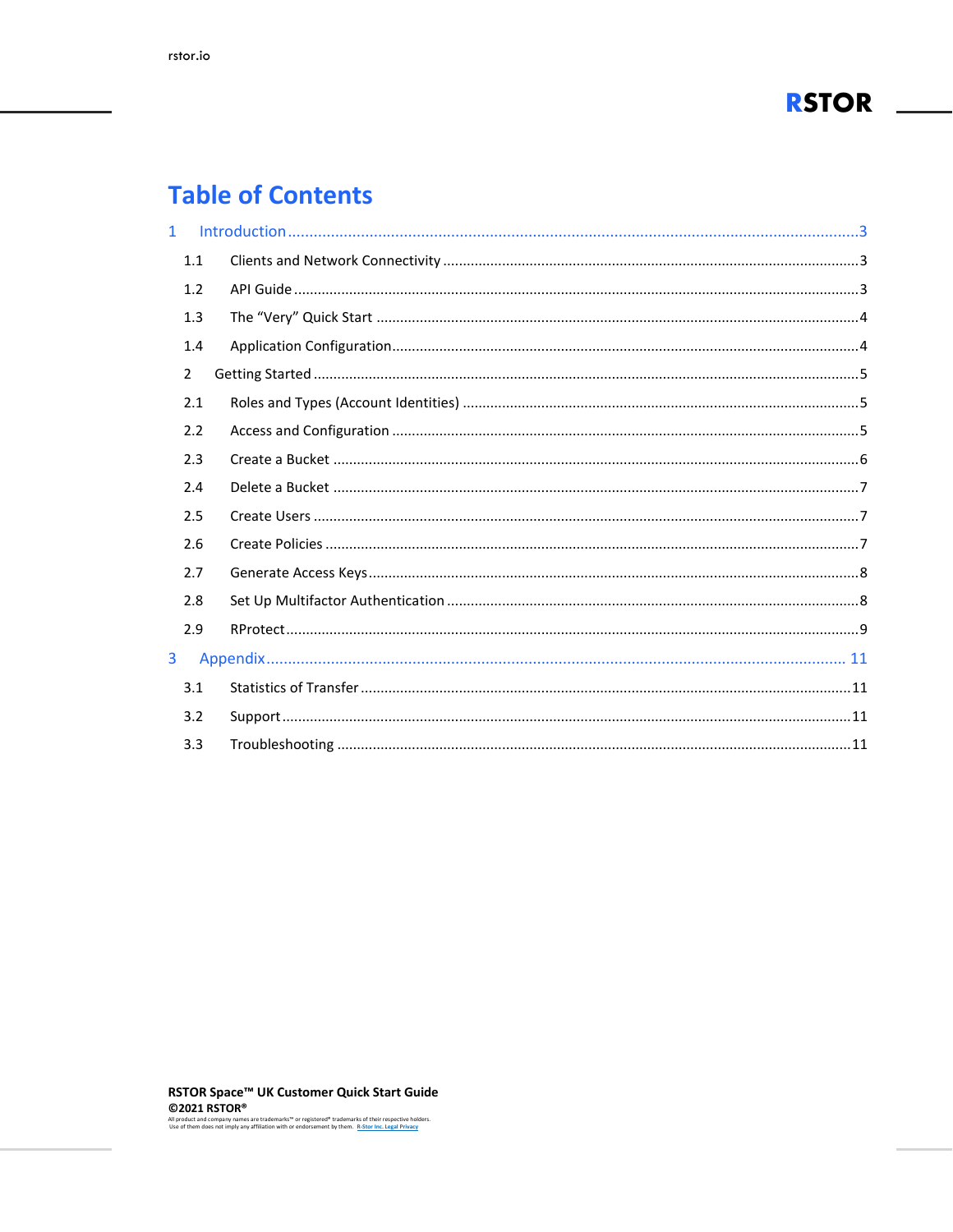

## <span id="page-2-0"></span>**1 Introduction**

**RSTOR SPACE™** is RSTOR's core product offering that is **S3 compatible** with public and hybrid infrastructures. RSTOR Space allows customers to safely store their data with multi-copy geographically distributed data protection, immutability options and eventually consistent replication. RSTOR Space is hyper-scalable to serve the needs of varying workload types.

As an S3 compatible storage system, RSTOR Space can easily be integrated with existing S3 compatible applications.

An **S3 bucket** is a public cloud storage resource which contains objects. The Simple Storage Service **(S3)** data model uses a flat structure, there is no hierarchy of folders and subfolders, all objects are stored inside the root of the bucket. It is possible to filter objects using prefixes and delimiters to a subset of the bucket. An object is uniquely identified by its bucket, its full name (also known as object ID) and optionally the associated metadata.

#### <span id="page-2-1"></span>**1.1 Clients and Network Connectivity**

RSTOR Space exposes an S3 compatible interface over HTTPS. The interface can be used in two ways:

Interactively:

- RSTOR's Native Web GUI, best for simplified management. <https://uk.rstorcloud.io/signin>
- Third-Party S3 compatible GUI or CLI clients

Programmatically:

• Via API calls with S3 compatible SDKs or libraries with Endpoint, Access Key and Secret Key credentials

#### <span id="page-2-2"></span>**1.2 API Guide**

The API Guide is accessible from the RSTOR Space Web GUI:

#### <https://uk.rstorcloud.io/apidoc/index.html>

RSTOR Space Object Storage has been tested against all major SDKs for S3 clients (including but not limited to boto python library, AWS SDK Go library, AWS SDK JS library), S3 GUIs (CyberDuck, S3browser), and various S3 capable applications. Please check with RSTOR for the compatibility listing, if you do not see one applicable to your needs, let us know.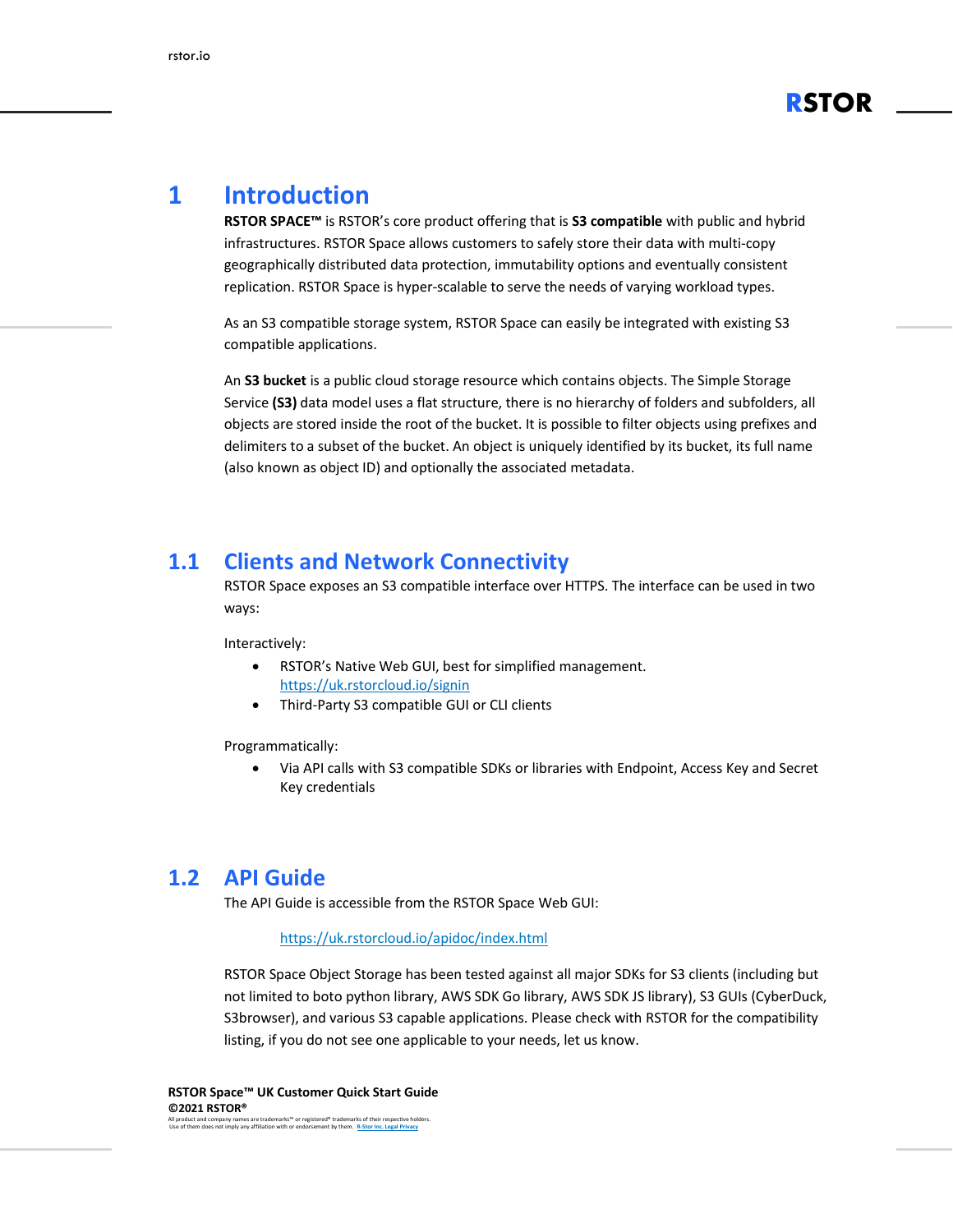

#### <span id="page-3-0"></span>**1.3 The "Very" Quick Start**

If you are going to use root access with no additional users:

- In the web GUI generate a key set for your user ID
- Create a bucket
- Use the keys you've generated, along with the endpoint, in your app (Cyberduck, etc.)
- Go!

All of these are discussed in much greater detail below.

#### <span id="page-3-1"></span>**1.4 Application Configuration**

Most S3 compatible applications are configured in the same manner. RSTOR Space does not use the concept of regions in an end-point configuration, so it is ok to leave it using the defaults. Here is an example of an S3 Browser style application called Cyberduck (Cyberduck does not use concept of regions). The part of the server called "customername" will be your custom endpoint name.

| Amazon 53          |                             |         |               |
|--------------------|-----------------------------|---------|---------------|
| Server:            | s3.uk.rstorcloud.io         | Port    | 443           |
| URL:               | https://s3.uk.rstorcloud.io |         |               |
| Access Key ID:     |                             |         |               |
| Secret Access Key: | il.                         |         |               |
|                    | Anonymous Login             |         |               |
| SSH Private Key:   | None                        |         | <b>Choole</b> |
|                    | Save Password               |         |               |
|                    |                             | Connect | Cancel        |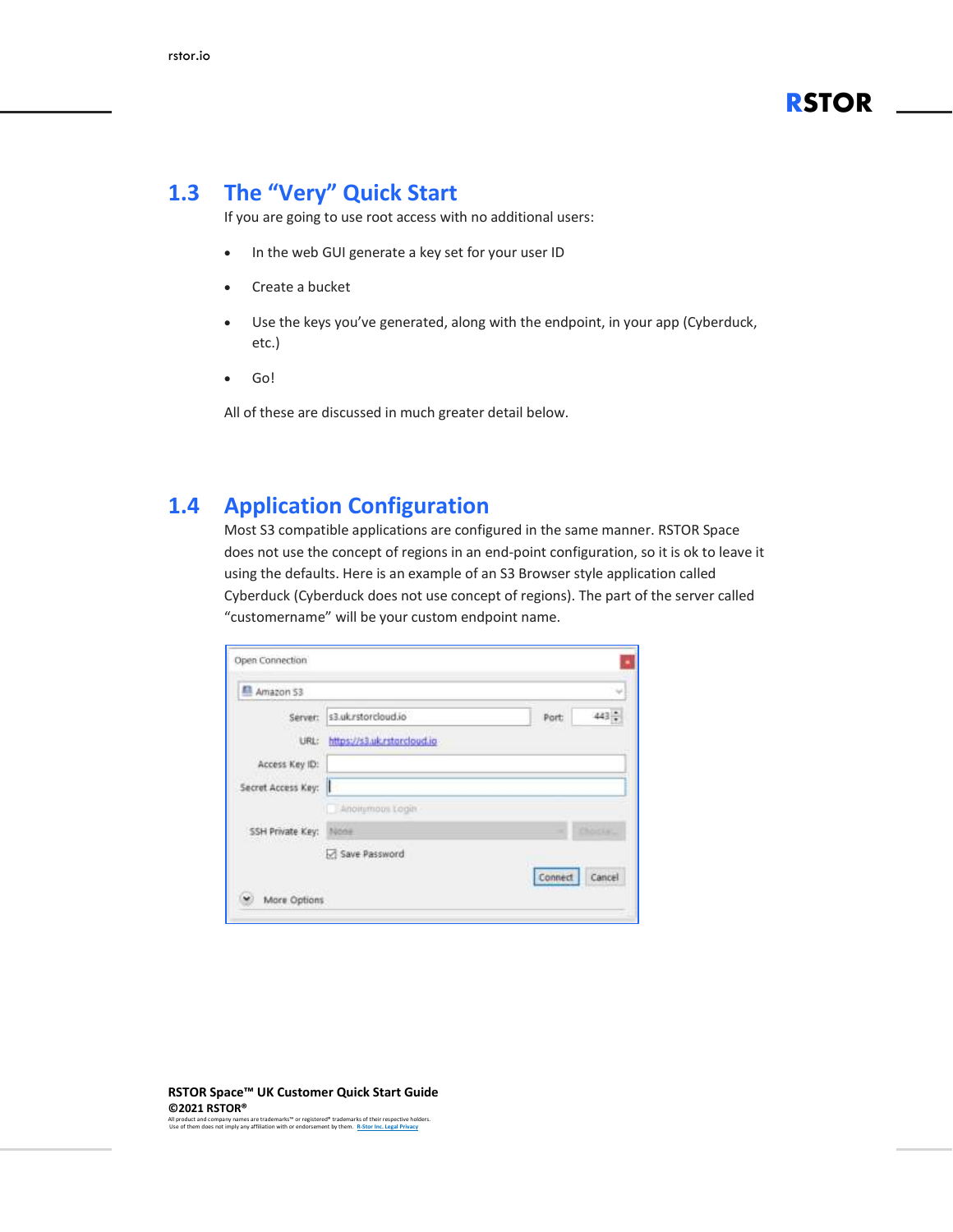#### <span id="page-4-0"></span>**2 Getting Started**

Customers may access their buckets through a DNS-style or Virtual-Host convention, as well as through the web GUI:

- DNS style uses https://\$bucketname.\$endpoint/\$path/
- Virtual-Host style uses [https://\\$endpoint/\\$bucketname/\\$path](https://$endpoint/$bucketname/$path)
- <https://uk.rstorcloud.io/signin>

Where \$endpoint is:

- s3.rstorcloud.io
- We support access only on port 443, using TLS v1.2 or later.

#### <span id="page-4-1"></span>**2.1 Roles and Types (Account Identities)**

There are three distinct roles for those who access the RSTOR Space system:

| Role  | Description                                                                                                                                                                           |
|-------|---------------------------------------------------------------------------------------------------------------------------------------------------------------------------------------|
| Admin | Can manage users and policies, with the exception of the Root<br>account.                                                                                                             |
| Root  | The initial and main identity of the customer account. Direct customer<br>Root identities can also create access/secret key pairs for access. *The<br>Root account cannot be deleted. |
| User  | Can perform operations on buckets according to the policies that are<br>attached. It can change its own password, create access/secret key<br>pairs for access.                       |

The Root identity is assigned to the owner of the RSTOR Space account.

#### <span id="page-4-2"></span>**2.2 Access and Configuration**

To access the account, use the following URL: [https://uk.rstorcloud.io/signin.](https://uk.rstorcloud.io/signin)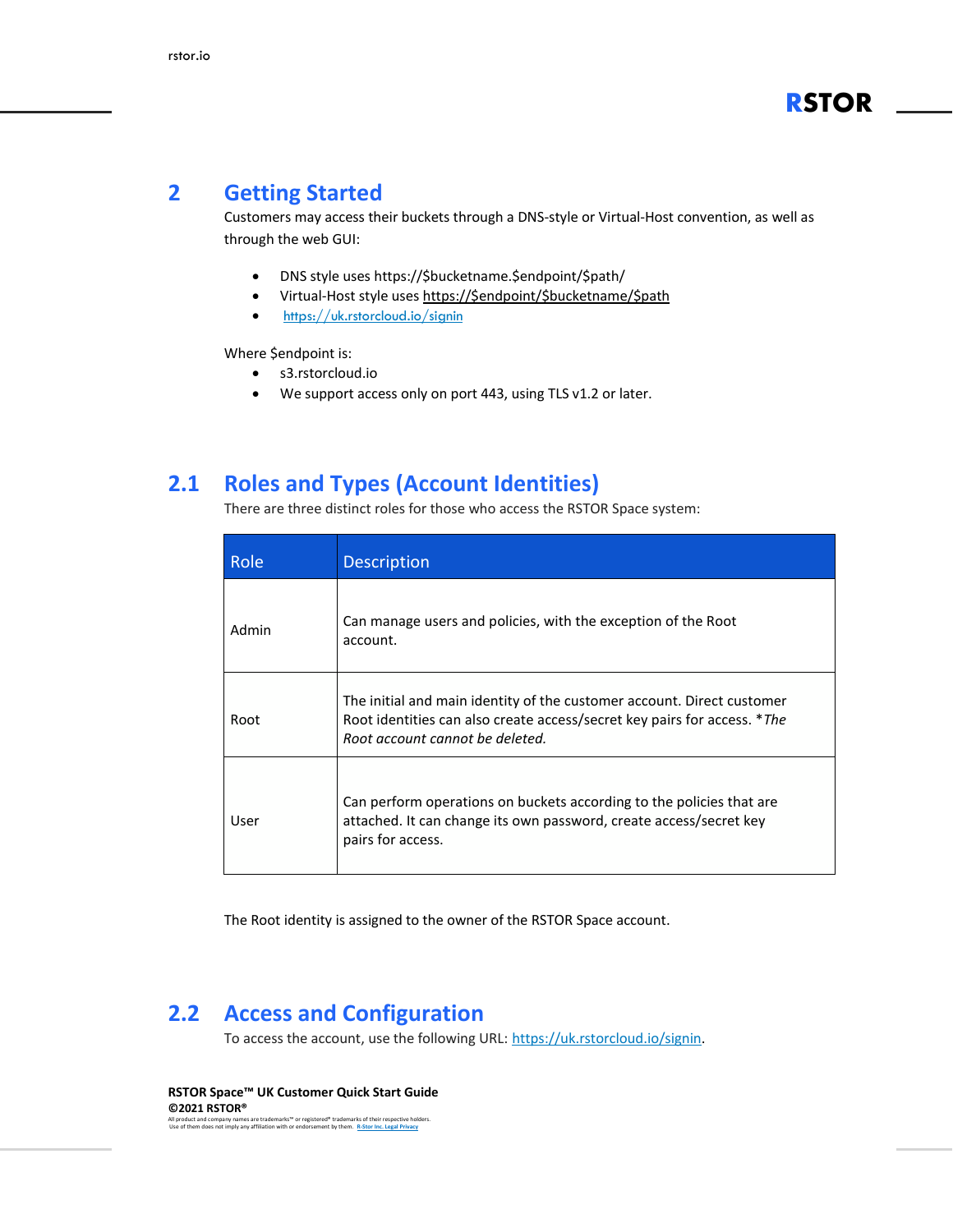\*If resetting the password, the user must wait 1 minute before repeating a password reset request. No error is returned if the user does not respect the minimum interval between requests.

**RSTOR**

Once logged in, the account page gives access to options such as configuring [MFA](#page-7-2) (multifactor [authentication\),](#page-7-2) changing the account password, and [generating](#page-7-0) keys. Click on your profile in the upper right corner of the navigation bar to locate "My Account".

#### <span id="page-5-0"></span>**2.3 Create a Bucket**

RSTOR Space leverages the concept of buckets: each bucket is a container for objects. To create a bucket, complete the following steps.

- 1. Go to "Buckets" using the top navigation bar.
- 2. Click on the "Add New Bucket" icon in the upper right corner.
- 3. A popup will appear where you can fill in the necessary information to make a bucket. You can select which sites you would like your bucket to be replicated to.

*\*If this option is not available, please contact your overarching admin as they may have disabled this setting.*

4. Through Access Mode, buckets can be set as "Private", "Public", or "Custom". Check the boxes for the permissions that you want to provide. All new buckets are private by default. To grant access to your bucket to the general public (everyone in the world), select "Public" under Access Mode. Granting public access permissions means that anyone can access files in the bucket.

The format for accessing a public bucket is: https://bucketname.endpoint.path where there is case sensitivity in the letters. Such as:

[https://s3.uk.rstorcloud.io/samplefiles/createrandomfiles.sh\\*](https://s3.uk.rstorcloud.io/samplefiles/createrandomfiles.sh)

All new buckets are private by default.

To change the access mode for an existing bucket:

- 1. Go to "Buckets" using the top navigation bar.
- 2. Select the wrench icon under the "Actions" column for that bucket to change the Access Mode (Private or Public) or change versioning.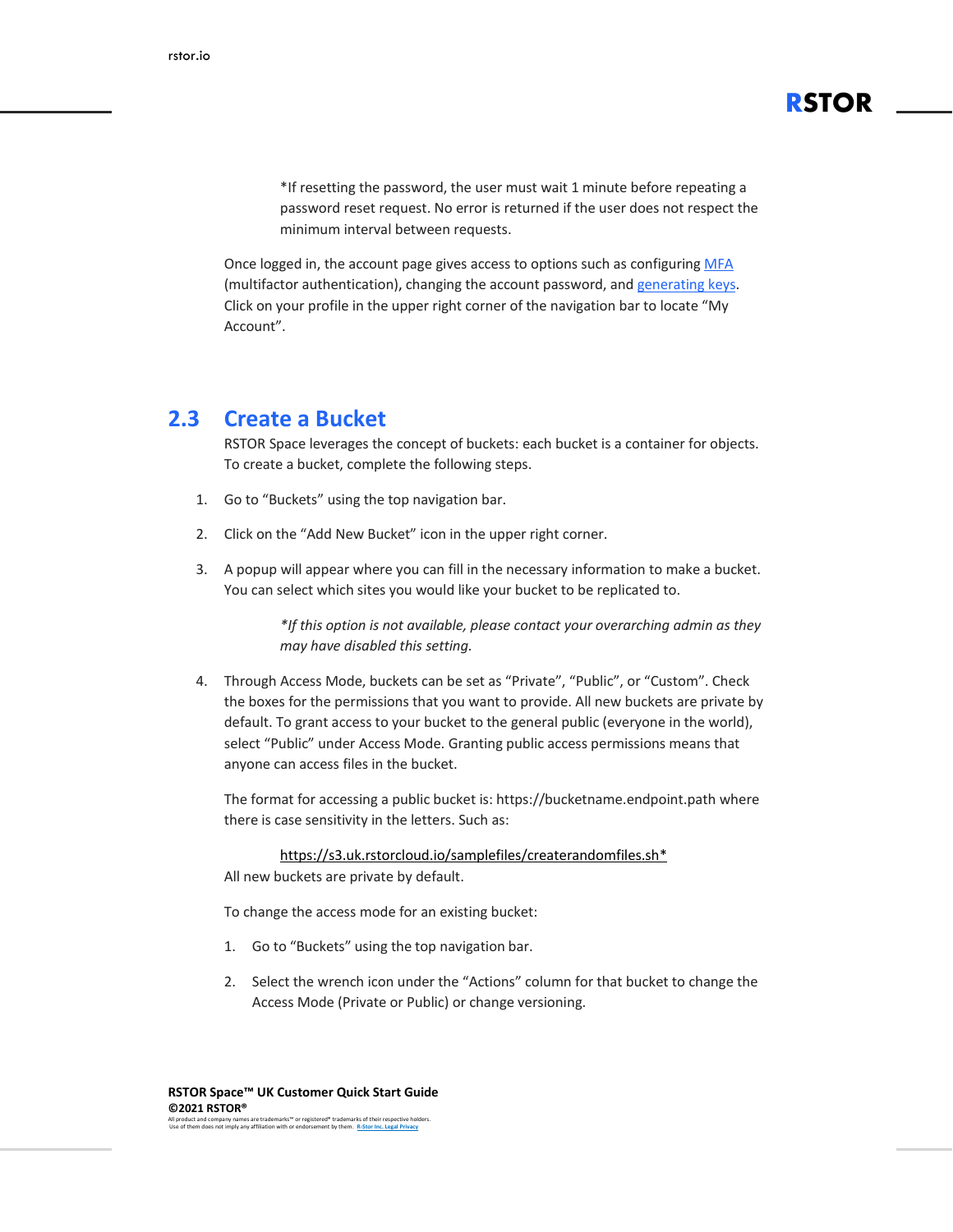

#### <span id="page-6-0"></span>**2.4 Delete a Bucket**

To delete a bucket, typically you have to empty all of its objects, folders, etc., and delete all of its associated policies. However, RSTOR offers a SuperDelete feature that deletes the bucket and its entire contents for you at once.

To use either of these, do the following:

- 1. Navigate to the "Buckets" home screen.
- 2. On the far right, beneath the "Actions" column, click on the "Trash" icon.
- 3. Here you will have the option to delete your bucket using one of the two methods talked about above. Use the dropdown menu to choose your deletion option. Remember that if you decide to proceed with SuperDelete, you should *not* close or refresh your browser and the command may need to be run several times.

#### <span id="page-6-1"></span>**2.5 Create Users**

To create a new user, follow the next steps.

- 1. Click on the "Users" tab on the side bar at the bottom of the window then click the round icon in the top right corner to add a user.
- 2. Provide the email you would like to give access to. The email address is not validated, and is only used for login purposes or to send password reset links.
- 3. After that has been provided, press "Create User".
- 4. Once created, you can edit what permissions the new sub-user has by clicking on their email in the Users page. The notification is not sent to the user automatically. The user should be notified separately, though in the case of a password reset there is an option to send the link to the user email used in the account credentials.

#### <span id="page-6-2"></span>**2.6 Create Policies**

To create policies in your RSTOR Space bucket, begin by accessing the Policies menu from the main bar.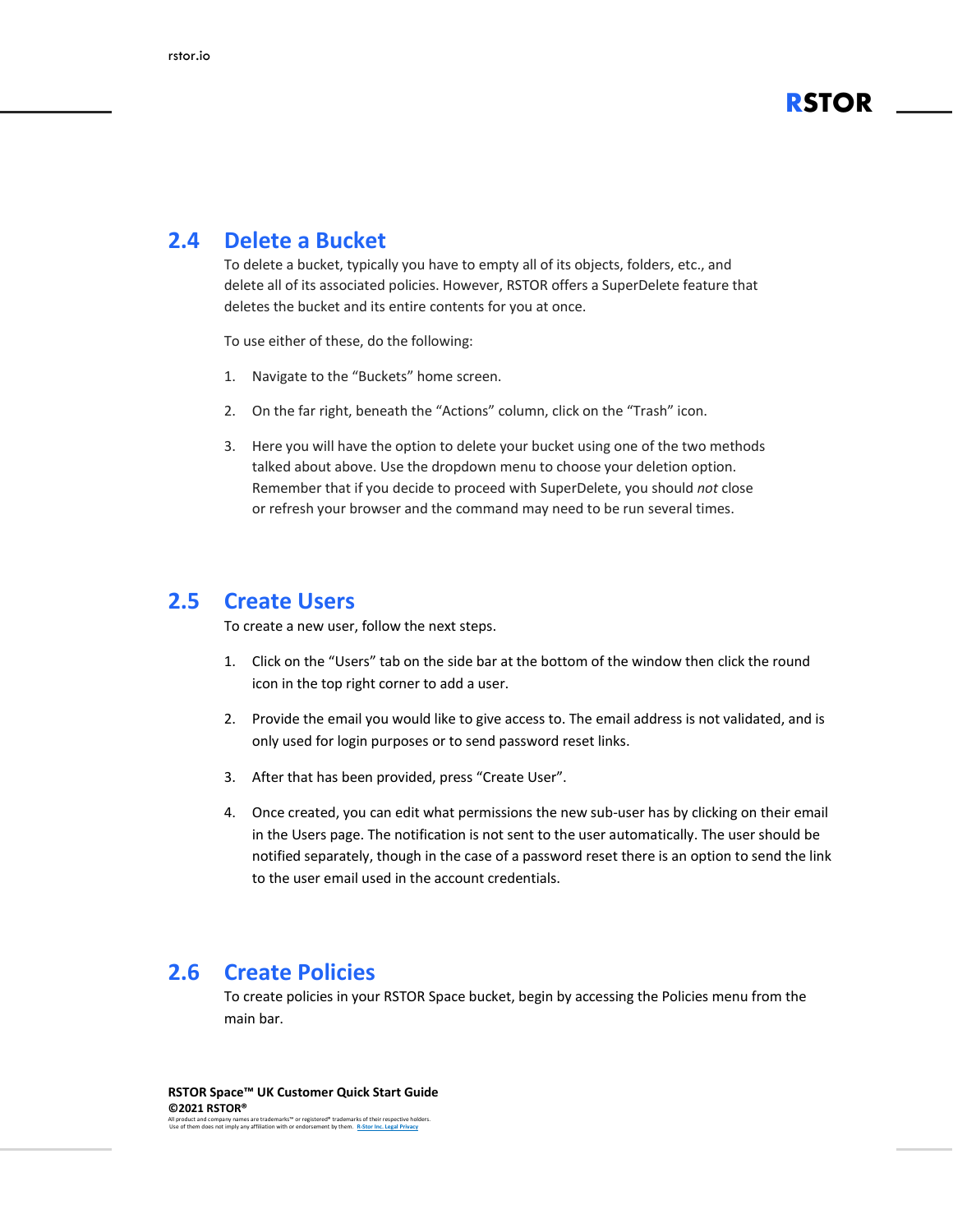

- 1. Click the create policies button in the top right corner. This will open up a screen that will allow you to input a name and description for your new policy.
- 2. The option to select a bucket is located underneath the naming schema. Once a bucket is selected you will have the option to control what permissions to apply to that bucket.
- 3. Once the options are selected, press save, and those permissions will now apply to the bucket.

#### <span id="page-7-0"></span>**2.7 Generate Access Keys**

It is important to note the following about access keys.

- A ROOT user without an {AccessKeyID, SecretAccessKey} pair cannot generate a presigned link. The request will not send a valid credentials object and will fail.
- The current user cannot generate a pre-signed link without an {AccessKeyID, SecretAccessKey} pair.
- The ROOT user of an account does not have an {AccessKeyID, SecretAccessKey} pair generated for them by default.
- 1. To create application credentials (access/secret key pairs) for the account, go to the RSTOR Portal and click on your name in the upper right corner. From there choose "MY ACCOUNT".
- 2. Select "+ GENERATE KEY" in the bottom right corner.
- 3. Download the CSV key and manage as you normally would, such as with a password manager.
- 4. Once downloaded, use your favorite .csv compatible application (Excel, Google Sheets, Numbers) to view the contents. For a onetime view, select the "eye" icon for the secret key.

\*Note that multiple key pairs may be created for an account.

#### <span id="page-7-1"></span>**2.8 Set Up Multifactor Authentication**

<span id="page-7-2"></span>1. To begin set up for multifactor authentication, access your accounts page by clicking on the top right corner of the UI where your name is listed and choosing "My Account."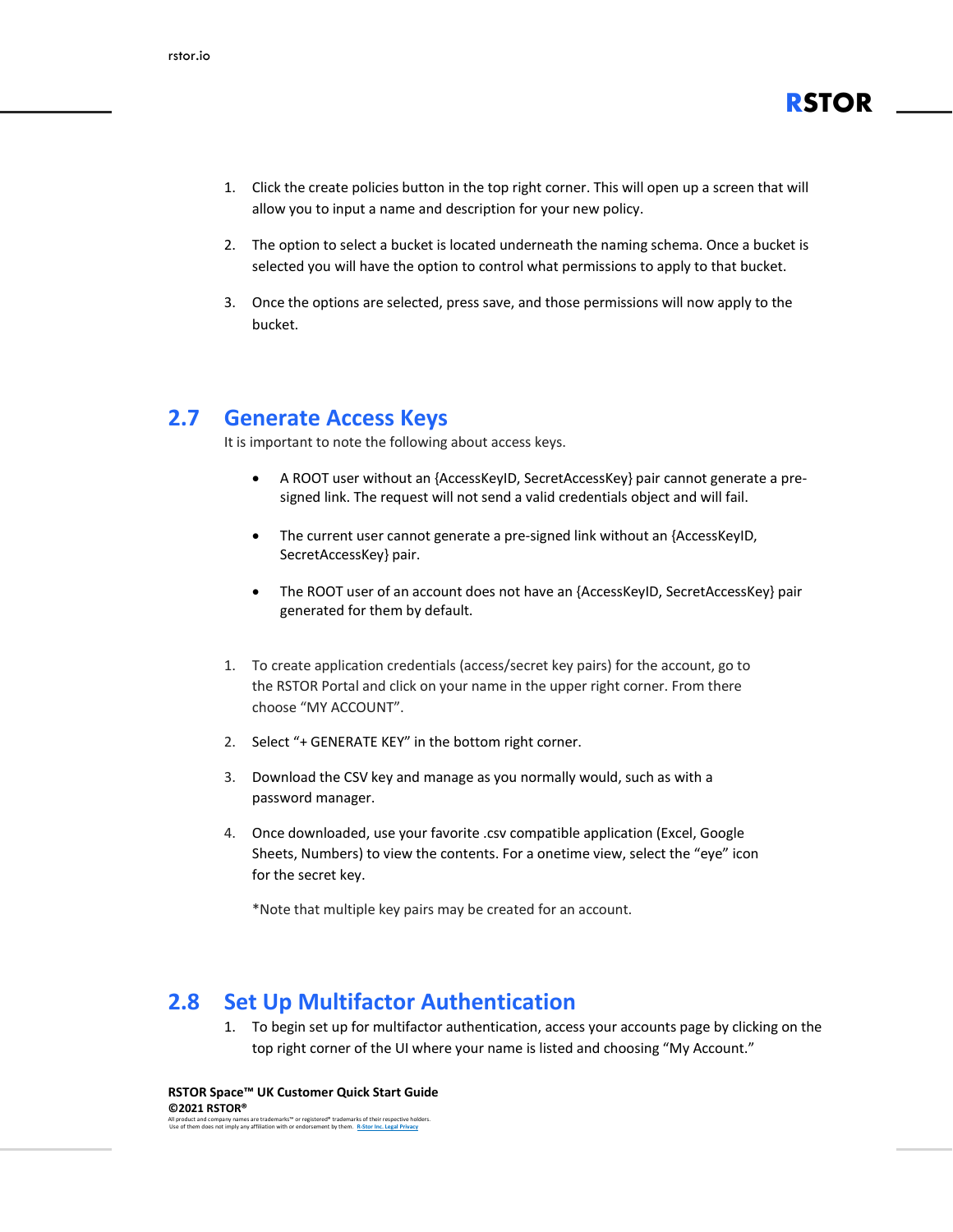- 2. Next, press the "ENABLE 2FA".
- 3. This will display a QR code along with a secret key in a popup menu. Most MFA apps will ask to scan this QR code. Your MFA app will then provide a token that needs to be entered into the available space below the QR code to confirm the setup.
- 4. Once setup is completed, a handful of recovery keys will be given in case you lose access to your MFA device. Please make sure to copy these down. This will be the only way to recover your locked account. Popular MFA apps are Authy and Google Authenticator.

#### <span id="page-8-0"></span>**2.9 RProtect**

RSTOR Space uses whitelisting as part of our security. To add an IP address range to our whitelist use the RProtect tab in the web GUI.

|                                       | <b>SUBSET</b> | RPROTECT > SUBNET WHITELISTING<br>REQUEST A NEW WHITELIST RULE                                                                                                        |               |                         |
|---------------------------------------|---------------|-----------------------------------------------------------------------------------------------------------------------------------------------------------------------|---------------|-------------------------|
|                                       |               | New whitelist rules must be expressed by your resulter to become active                                                                                               |               |                         |
|                                       |               | SUBNET                                                                                                                                                                |               | $+$ <b>NEQUEST NULL</b> |
|                                       | o<br>u        | <b>SAIN MELLING MODERN</b><br>Enter the subret you want to create a whitefail rule for                                                                                | Shirtun<br>٠  | <b>Actions</b>          |
|                                       | D<br>п        | <b>Report</b><br><b>ITE THEILVES</b><br>Paper is not a called subject.                                                                                                | <b>ACTIVE</b> | a                       |
| <b>System</b>                         |               | TIME TO LIVE (OPTIONAL)                                                                                                                                               |               |                         |
| <b><i><u>Statements</u></i></b><br>29 |               | Enter the number of days for your whitelist nile to be enforced.<br>Zinter (#) or leave himst to inplie the enforceable period indefinite:                            |               |                         |
|                                       |               | VA 17<br>Time to live                                                                                                                                                 |               |                         |
|                                       |               | <b>NOTES (OPTIONAL)</b>                                                                                                                                               |               |                         |
|                                       |               | Let your reseller know about any additional information. Plan text only. Cherotte: cause 0 of 144.<br><u> 1949 - Francisco Maria de Maria de Militar de Secundo I</u> |               |                         |
|                                       |               | Norm                                                                                                                                                                  |               |                         |
|                                       |               | CANCEL<br><b>SAVE</b>                                                                                                                                                 |               |                         |
|                                       |               |                                                                                                                                                                       |               |                         |

#### **RSTOR Space™ UK Customer Quick Start Guide ©2021 RSTOR®**

All product and company names are trademarks™ or registered® trademarks of their respective holders. Use of them does not imply any affiliation with or endorsement by them. **[R-Stor Inc. Legal Privacy](https://www.rstor.io/legal-privacy/)**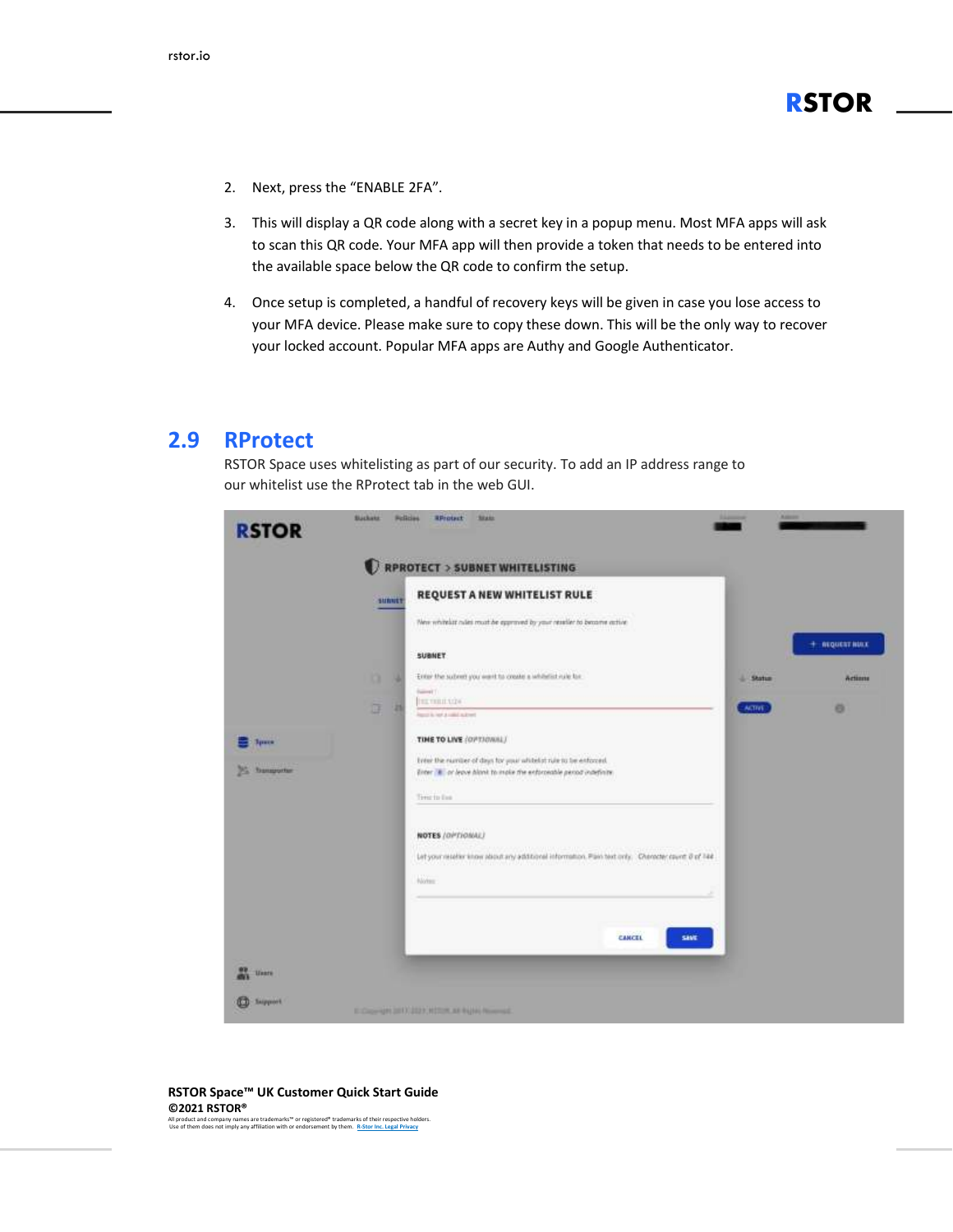

The only required information is the IP/range. Please keep the IP ranges requested as small as possible. Requests are approved automatically for our customer production accounts.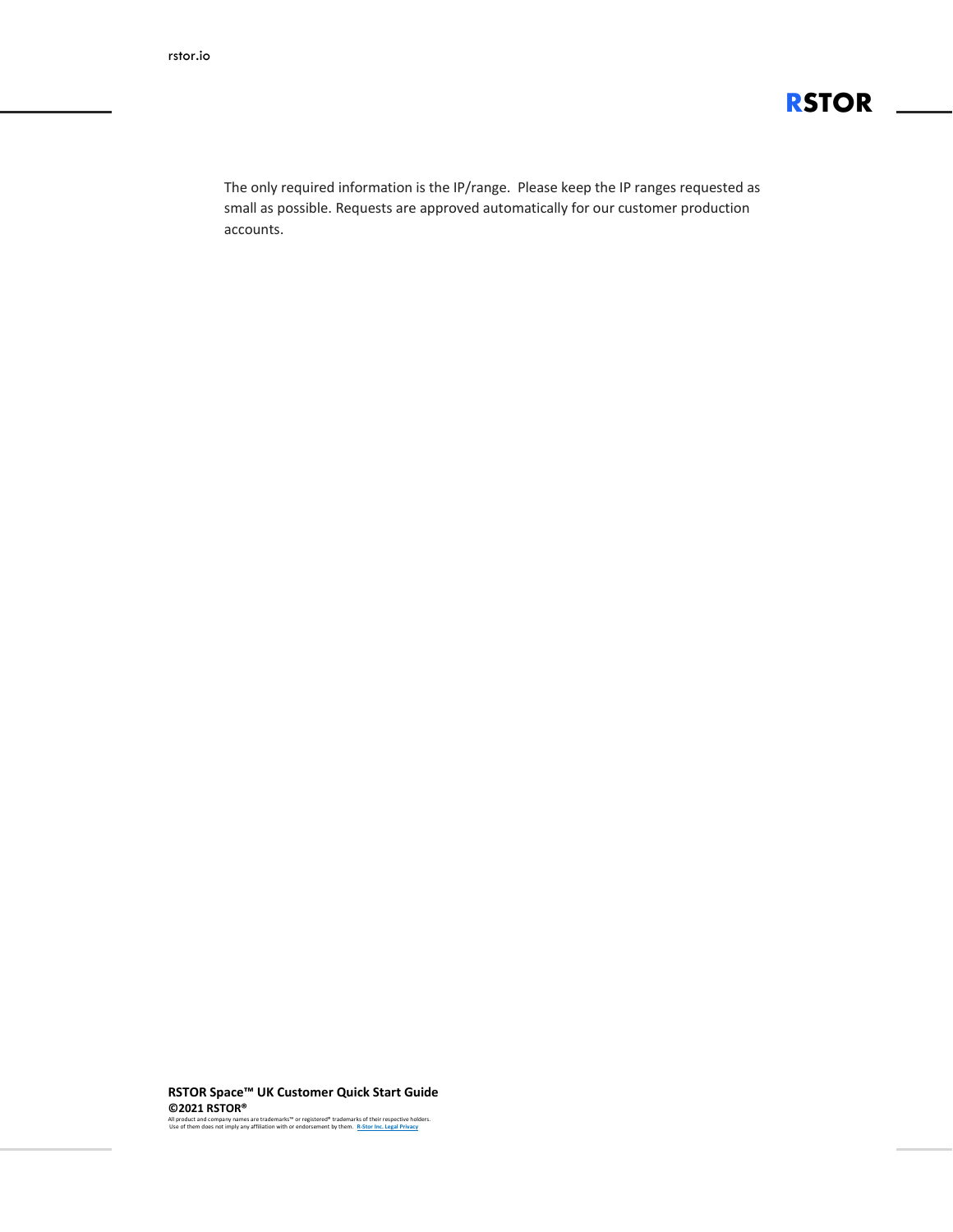

### <span id="page-10-0"></span>**3 Appendix**

#### <span id="page-10-1"></span>**3.1 Statistics of Transfer**

In the RSTOR Space portal, you can display statistics of your account along with the storage and transfer rates. It will also display a graph with the total used space (GB), number of objects stored, egress and ingress traffic, all aggregated by day. This can give insight into when your users seem to be using the most bandwidth.

The admin can choose the date interval to display and can export the data to csv for easier processing using third-party programs.

1. To view the statistics, click on "Stats" in the top navigation bar.

Information on how to obtain the same data in a programmatic way is available in the API documentation.

#### <span id="page-10-2"></span>**3.2 Support**

Through the RSTOR Space Support portal, you can receive further support through accessing our API documentation or contacting us. Access the Suport portal by clicking on the tab labelled "Support" on the lower left of the GUI window, then clicking the "CONTACT US" link.

#### <span id="page-10-3"></span>**3.3 Troubleshooting**

The following are some troubleshooting tips for the most common problems we have encountered. Please contact your account team for additional assistance.

- 1. If you are unable to connect to the RSTOR Space web portal using the password reset URL provided with your credentials, please contact RSTOR for a new reset URL. There is a time limit in which these URLs are able to be used.
- 2. If you have obtained a new password reset URL and are still unable to connect to the RSTOR Space web portal, please make note of the error you are receiving.
	- a. "invalid Account, E-mail address or Password" check these match the credentials you were sent.
	- b. "Your IP address (xxx.xxx.xxx.xxx) is not allowed. Make sure you are connected to the correct network and try again." – check that your IP is the